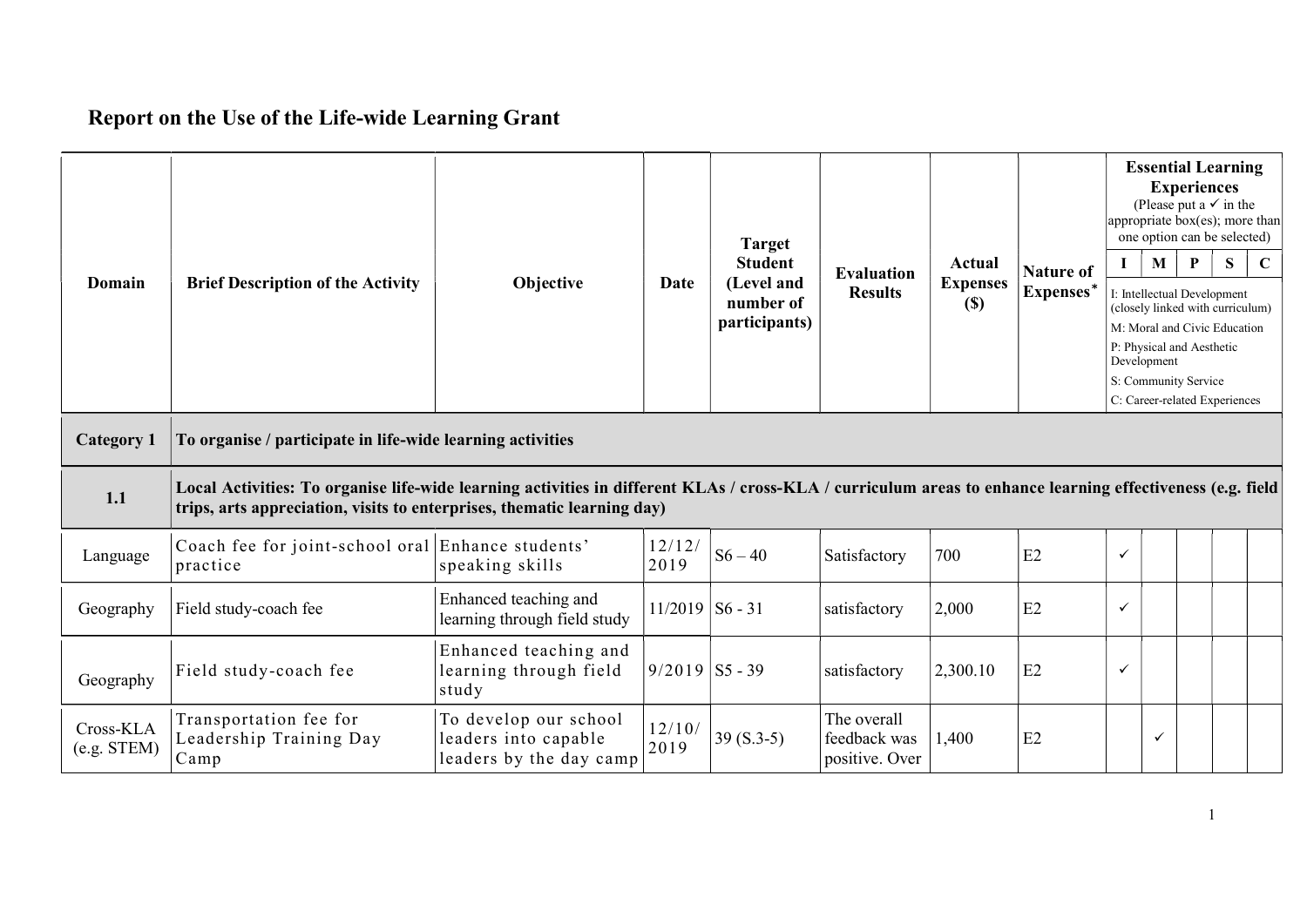| Domain | <b>Brief Description of the Activity</b>                                                                                                                                                                                                                                                                                                                                                                                             | Objective            | Date        | <b>Target</b><br><b>Student</b><br>(Level and<br>number of<br>participants) | <b>Evaluation</b><br><b>Results</b>                     | Actual<br><b>Expenses</b><br>$(\$)$ | <b>Nature of</b><br>Expenses* | M<br>Development | <b>Experiences</b><br>P<br>I: Intellectual Development<br>P: Physical and Aesthetic<br>S: Community Service | <b>Essential Learning</b><br>(Please put a $\checkmark$ in the<br>appropriate box(es); more than<br>one option can be selected)<br><sub>S</sub><br>(closely linked with curriculum)<br>M: Moral and Civic Education<br>C: Career-related Experiences | $\mathbf C$ |
|--------|--------------------------------------------------------------------------------------------------------------------------------------------------------------------------------------------------------------------------------------------------------------------------------------------------------------------------------------------------------------------------------------------------------------------------------------|----------------------|-------------|-----------------------------------------------------------------------------|---------------------------------------------------------|-------------------------------------|-------------------------------|------------------|-------------------------------------------------------------------------------------------------------------|------------------------------------------------------------------------------------------------------------------------------------------------------------------------------------------------------------------------------------------------------|-------------|
|        |                                                                                                                                                                                                                                                                                                                                                                                                                                      |                      |             |                                                                             | 90%<br>participants<br>were satisfied<br>with the camp. |                                     |                               |                  |                                                                                                             |                                                                                                                                                                                                                                                      |             |
|        |                                                                                                                                                                                                                                                                                                                                                                                                                                      |                      |             |                                                                             | Expenses on Item 1.1 $6,400.10$                         |                                     |                               |                  |                                                                                                             |                                                                                                                                                                                                                                                      |             |
| 1.2    | Local Activities: To organise diversified life-wide learning activities to cater for students' interests and abilities for stretching students' potential and<br>nurturing in students positive values and attitudes (e.g. activities on multiple intelligences; physical, aesthetic and cultural activities; leadership<br>training; service learning; clubs and societies; school team training; uniformed groups; military camps) |                      |             |                                                                             |                                                         |                                     |                               |                  |                                                                                                             |                                                                                                                                                                                                                                                      |             |
|        | A.I. Training courses (Python and                                                                                                                                                                                                                                                                                                                                                                                                    | 1. STEM for talented | $10/2019 -$ |                                                                             |                                                         |                                     |                               |                  |                                                                                                             |                                                                                                                                                                                                                                                      |             |

| <b>STEM</b>  | A.I. Training courses (Python and<br>Google AIY) | 1. STEM for talented<br>2. Learn and explore more<br>latest STEM technology | $10/2019 -$<br>present | $S2 - 5$               | Satisfactory                         | 45,000 | E1             |  |  |  |
|--------------|--------------------------------------------------|-----------------------------------------------------------------------------|------------------------|------------------------|--------------------------------------|--------|----------------|--|--|--|
| <b>STEM</b>  | Genetic Engineering experiment                   | Students investigate some<br>science concepts through<br>experiments        | $9 - 10/$<br>2019      | $S4 - 6$               | Satisfactory                         | 569    | E7             |  |  |  |
| <b>SPORT</b> | Sport Team Training                              | To enhance students'<br>physical development,<br>kinetic development and    | 8/2020                 | $9/2019 -$ S1-S6 (145) | 1) Fencing<br>l eam<br>achieved good | 85,180 | E <sub>1</sub> |  |  |  |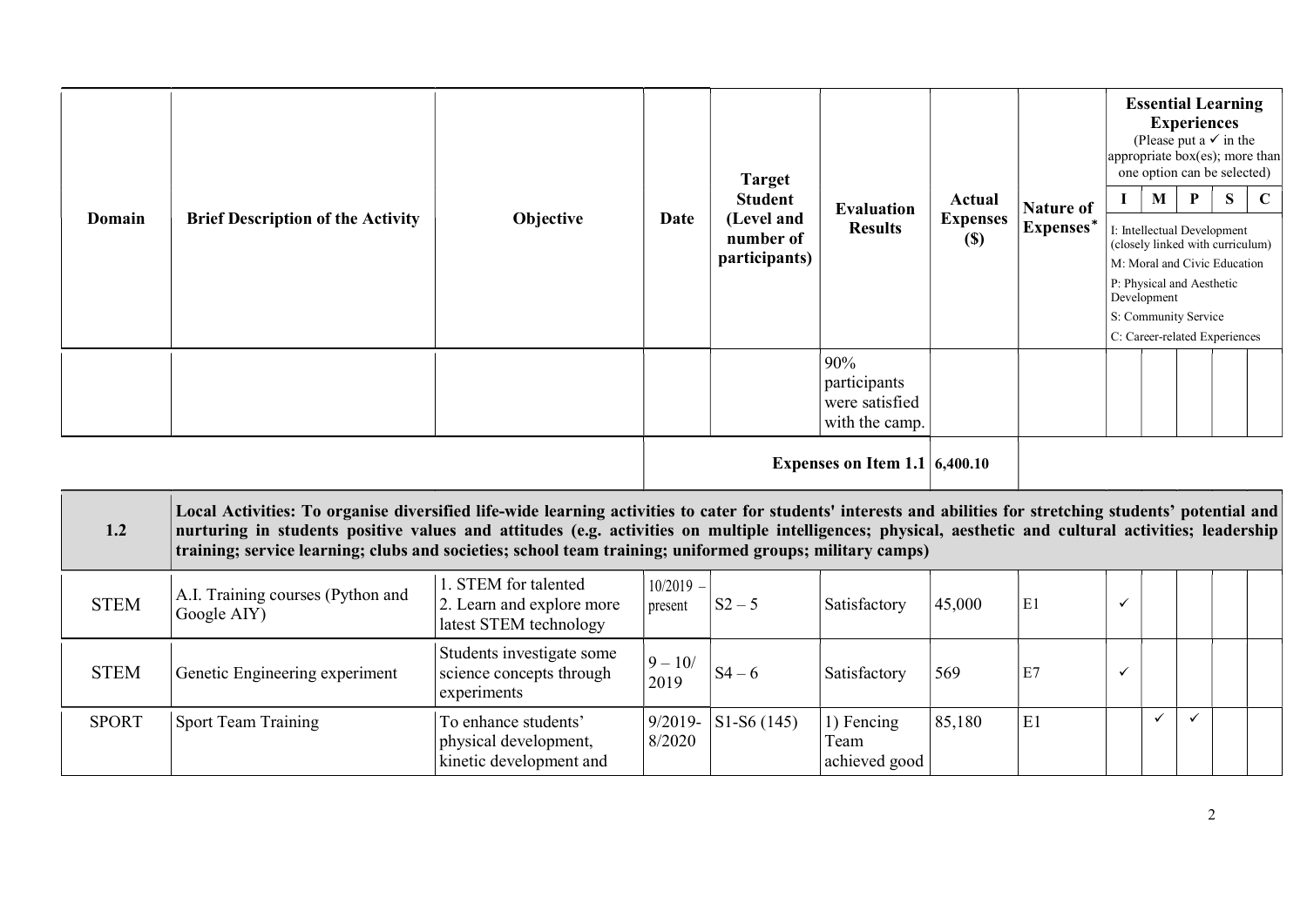| Domain | <b>Brief Description of the Activity</b> | Objective                                                                                                                                                                                                                                                                     | Date | <b>Target</b><br><b>Student</b><br>(Level and<br>number of<br>participants) | <b>Evaluation</b><br><b>Results</b>                                                                                                                                                                                                                                                                                    | Actual<br><b>Expenses</b><br>$(S)$ | <b>Nature of</b><br>Expenses* | $\mathbf{I}$ | $\mathbf{M}$<br>Development | <b>Essential Learning</b><br><b>Experiences</b><br>(Please put a $\checkmark$ in the<br>appropriate box(es); more than<br>one option can be selected)<br>$\mathbf{P}$<br>I: Intellectual Development<br>(closely linked with curriculum)<br>M: Moral and Civic Education<br>P: Physical and Aesthetic<br>S: Community Service<br>C: Career-related Experiences | S | $\mathbf C$ |
|--------|------------------------------------------|-------------------------------------------------------------------------------------------------------------------------------------------------------------------------------------------------------------------------------------------------------------------------------|------|-----------------------------------------------------------------------------|------------------------------------------------------------------------------------------------------------------------------------------------------------------------------------------------------------------------------------------------------------------------------------------------------------------------|------------------------------------|-------------------------------|--------------|-----------------------------|----------------------------------------------------------------------------------------------------------------------------------------------------------------------------------------------------------------------------------------------------------------------------------------------------------------------------------------------------------------|---|-------------|
|        |                                          | stamina; to promote<br>students' interest in sports;<br>to assist students in<br>preparing for external<br>competitions; to enhance<br>students' knowledge on the<br>specific type of sports; to<br>develop students' sense of<br>team spirit and strengthen<br>team building |      |                                                                             | results in<br>Outreach<br>Coaching<br>Fencing (Foil)<br>Team<br>Competition<br>2019/2020.<br><b>Both Boys</b><br>Senior and<br>Girls Junior<br>teams got the<br>Champion.<br>With the<br>support of<br>grant, school<br>team members<br>keep training<br>throughout the<br>year to<br>prepare for the<br>competitions. |                                    |                               |              |                             |                                                                                                                                                                                                                                                                                                                                                                |   |             |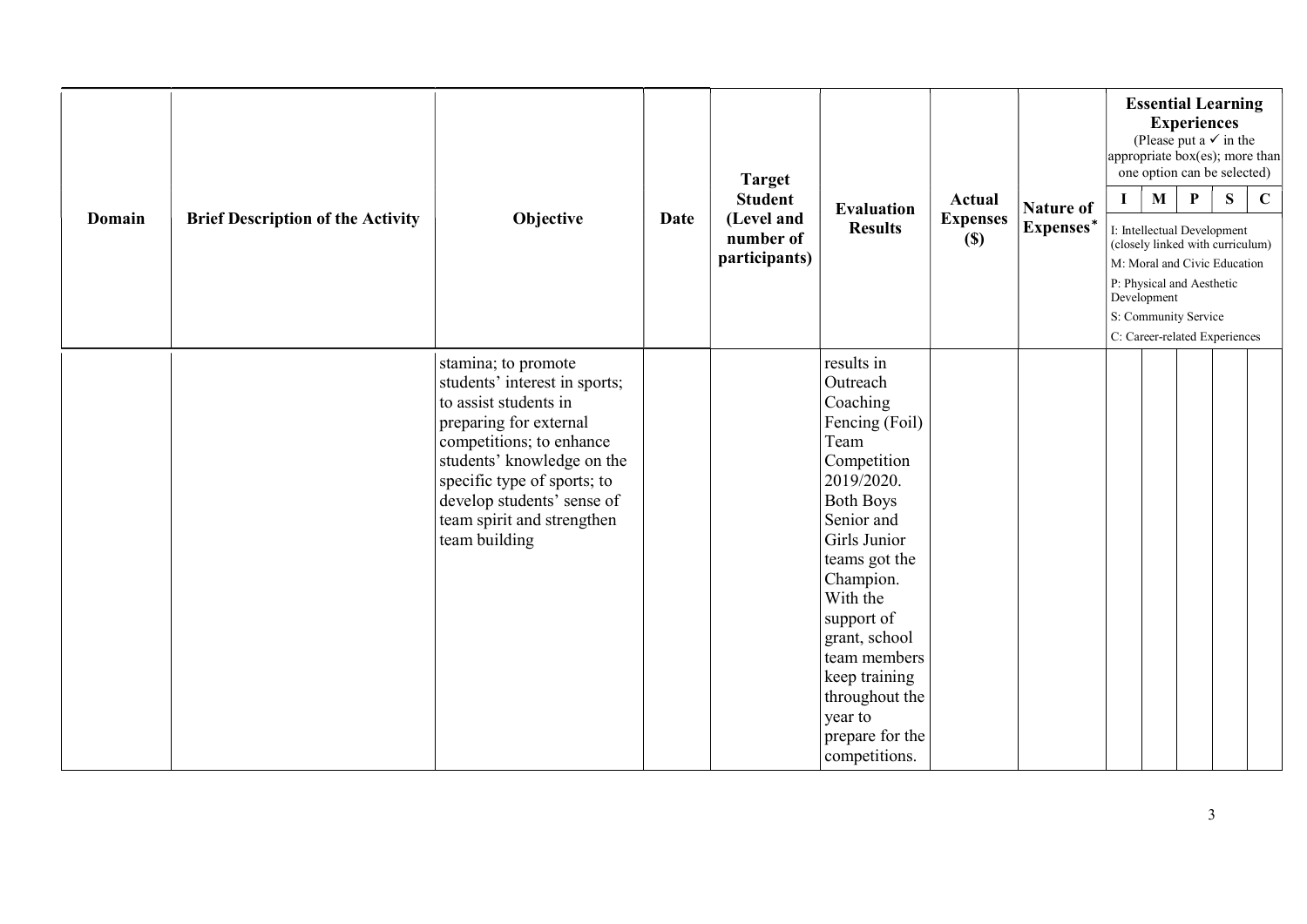|        | Objective<br><b>Brief Description of the Activity</b>                                                                                     |      | <b>Target</b><br><b>Student</b><br>(Level and |                                     |                                  | <b>Nature of</b><br>Expenses* | <b>Essential Learning</b><br><b>Experiences</b><br>(Please put a $\checkmark$ in the<br>$ $ appropriate box(es); more than<br>one option can be selected) |                                                                  |                                  |                               |             |  |
|--------|-------------------------------------------------------------------------------------------------------------------------------------------|------|-----------------------------------------------|-------------------------------------|----------------------------------|-------------------------------|-----------------------------------------------------------------------------------------------------------------------------------------------------------|------------------------------------------------------------------|----------------------------------|-------------------------------|-------------|--|
| Domain |                                                                                                                                           | Date |                                               | <b>Evaluation</b><br><b>Results</b> | Actual<br><b>Expenses</b>        |                               | $\mathbf{I}$                                                                                                                                              | M                                                                | P<br>I: Intellectual Development | S                             | $\mathbf C$ |  |
|        |                                                                                                                                           |      |                                               | number of<br>participants)          |                                  | $(\$)$                        |                                                                                                                                                           | (closely linked with curriculum)<br>M: Moral and Civic Education |                                  |                               |             |  |
|        |                                                                                                                                           |      |                                               |                                     |                                  |                               |                                                                                                                                                           | P: Physical and Aesthetic                                        |                                  |                               |             |  |
|        |                                                                                                                                           |      |                                               |                                     |                                  |                               |                                                                                                                                                           | Development<br>S: Community Service                              |                                  |                               |             |  |
|        |                                                                                                                                           |      |                                               |                                     |                                  |                               |                                                                                                                                                           |                                                                  |                                  | C: Career-related Experiences |             |  |
|        |                                                                                                                                           |      |                                               |                                     | Expenses on Item $1.2$   130,749 |                               |                                                                                                                                                           |                                                                  |                                  |                               |             |  |
| 1.3    | Non-Local Activities: To organise or participate in non-local exchange activities or non-local competitions to broaden students' horizons |      |                                               |                                     |                                  |                               |                                                                                                                                                           |                                                                  |                                  |                               |             |  |
|        |                                                                                                                                           |      |                                               |                                     |                                  |                               |                                                                                                                                                           |                                                                  |                                  |                               |             |  |
|        |                                                                                                                                           |      |                                               |                                     | Expenses on Item $1.3$ -         |                               |                                                                                                                                                           |                                                                  |                                  |                               |             |  |
| 1.4    | <b>Others</b>                                                                                                                             |      |                                               |                                     |                                  |                               |                                                                                                                                                           |                                                                  |                                  |                               |             |  |

Expenses on Item  $1.4$  -

Expenses for Category  $1\vert 137,149.10$